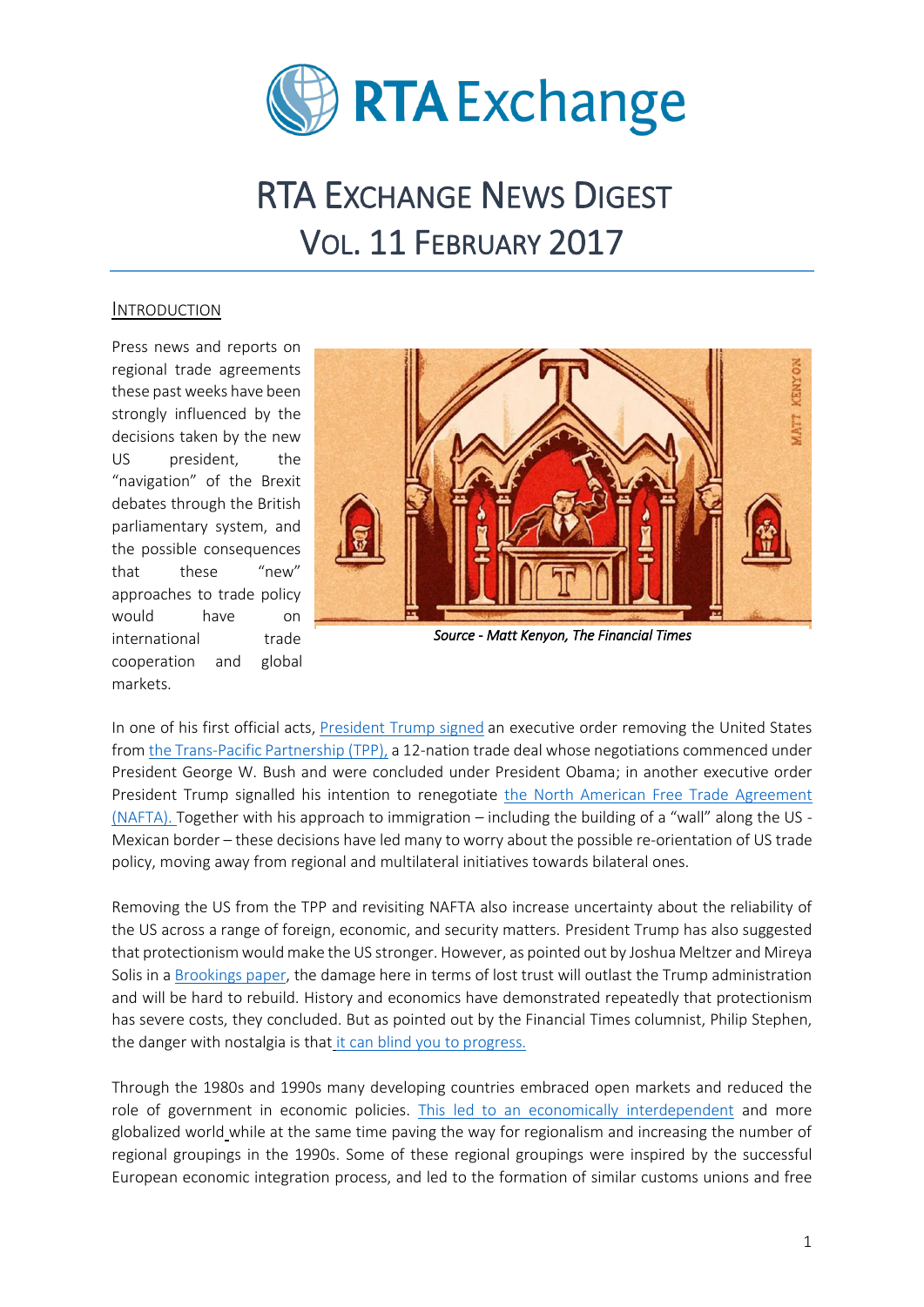trade areas, such as ASEAN, Mercosur and NAFTA that facilitated trade between members through the removal of trade and non-trade barriers.

In addition to these regional arrangements, mega-trade agreements were negotiated, which included the TPP and [the Transatlantic Trade and Investment Partnership \(TTIP\)](http://ec.europa.eu/trade/policy/in-focus/ttip/index_en.htm) between the US and the European Union, an initiative launched officially in 2013. China eventually entered the fray through a China-led mega-trade agreement, [the Regional Comprehensive Economic Partnership \(RCEP\)](http://dfat.gov.au/trade/agreements/rcep/Pages/regional-comprehensive-economic-partnership.aspx) that brings together 16 countries.

Although it is too early to reach definitive conclusions from these rather recent decisions and processes, countries need to start considering seriously not only how to react to them, but also the alternative options that can be put in place to keep and consolidate their development strategies, and to continue fomenting their reciprocal trade arrangements.

Also, [as pointed out in these pages before,](http://www.rtaexchange.org/site/sites/default/files/RTAs%20News%20Digest%20Vol%209%20December%202016%20Special%20Edition.pdf) after years neglecting the value of [the World Trade](https://www.wto.org/)  [Organization \(WTO\),](https://www.wto.org/) it is time to reconsider the important function the institution could play under the current circumstances. As stressed recently by [Arvind Subramanian,](https://www.project-syndicate.org/commentary/wto-trade-multilateralism-revival-by-arvind-subramanian-2017-02) the time may have come for "emerging" countries to revalue the role of the WTO as the place where their development options, which include open markets and liberal economic policies, could be fostered and, indeed, promoted. But a WTO's revival will not happen automatically. Willing stakeholders must actively pursue it and the most obvious candidates for the job, in the view of Subramanian, are the mid-size economies that have been the greatest beneficiary of globalization, Thus, the champions of multilateralism should include countries such as Australia, Brazil, India, Indonesia, Mexico, New Zealand and South Africa, among others. Because none of them is large enough, they must work collectively to defend open markets and multilateral deals. Let´s hope they do so.

## IS THE US EMBRACING BILATERALISM?

Trade policy under the new US administration may undergo significant changes. Multilateral and regional trade deals do not seem to be highly appreciated in the new US Administration. One of the first "executive orders" signed by President Trump was to withdraw the US from the TPP agreement, which was under process of ratification by its 12 participating countries. President Trump has also called for the renegotiation of the NAFTA, the first significant free trade pact in which the US participated in, more than twenty years ago.

So far, President Trump has used Executive Orders to implement his proposed policies, and has not signalled any interest in engage in new trade agreements. It would be a grave mistake to underestimate the power of the US presidency – or to exaggerate the ability of checks and balances to rein in radical policies, [according to Gary Hufbauer,](http://voxeu.org/article/evaluating-trump-s-trade-policies) a leading expert on US trade policy. Although written before the US presidential elections last year, Hufbauer analysis is even more relevant now that President Donald Trump is busy implementing the trade promises from his campaign. Would President Trump have the powers to carry out these actions without Congressional consent? Would the courts stop him? The simple answers are that he would have such powers, and he is not likely to be derailed by the judiciary, according to Hufbauer.

As reflected in a recent Brooklyn publication, President Trump has made clear that [he believes bilateral](https://www.wsj.com/articles/trumps-big-gamble-luring-countries-into-one-on-one-trade-deals-1485483628)  [trade deals are better than regional or multilateral agreements.](https://www.wsj.com/articles/trumps-big-gamble-luring-countries-into-one-on-one-trade-deals-1485483628) President Trump's embrace of bilateral negotiations is borne out of his understanding of the global economy as a zero-sum game. From this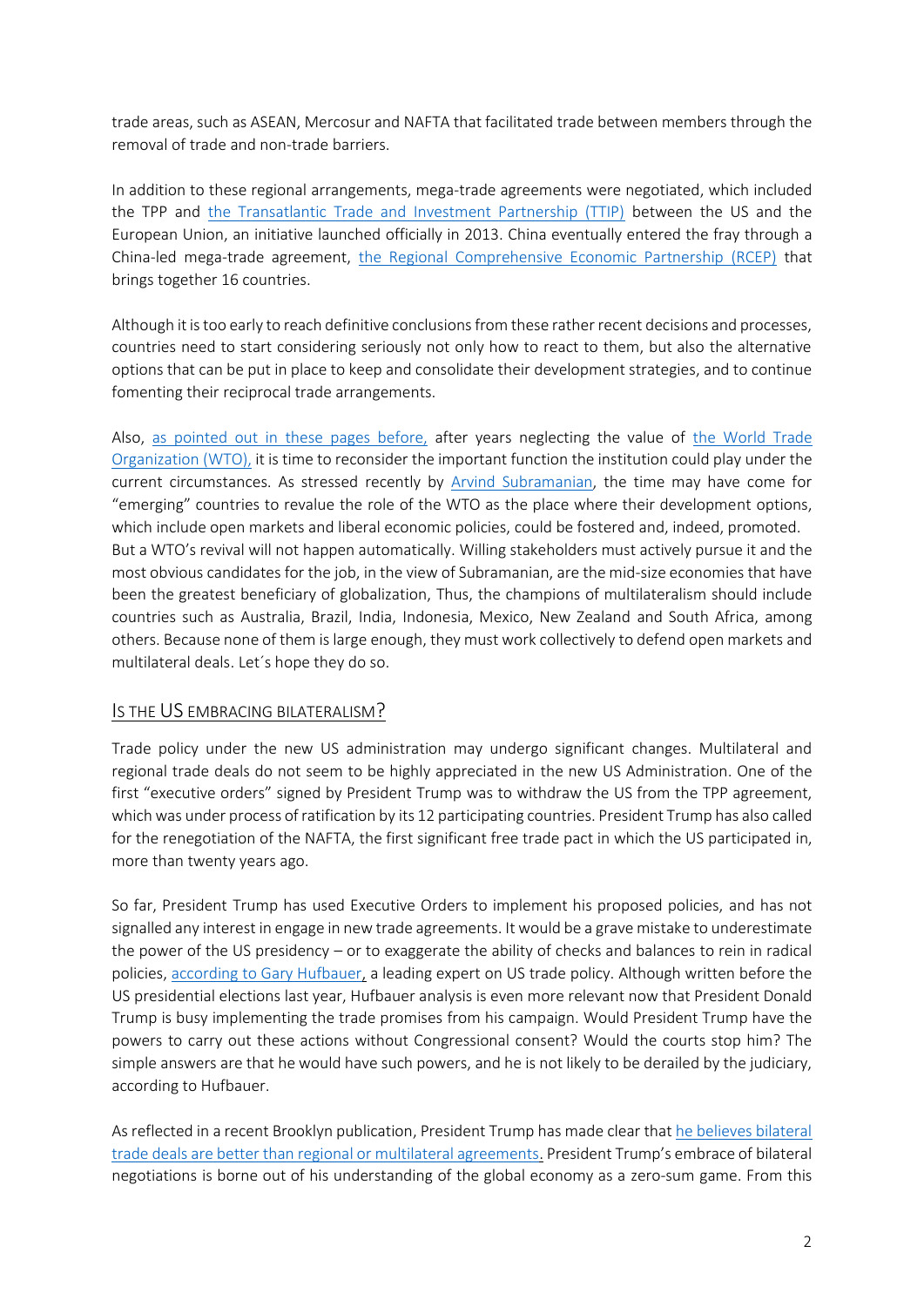starting point, it follows that [the key question in assessing any trade deal](https://www.brookings.edu/blog/future-development/2017/02/08/what-will-trumps-embrace-of-bilateralism-mean-for-americas-trade-partners/?utm_campaign=Brookings+Brief&utm_source=hs_email&utm_medium=email&utm_content=42428351) is not whether it creates overall economic gains, but how its benefits are distributed between countries—who's getting the biggest slice of the pie.

Abandoning regional and multilateral deals for a bilateral worldview could institutionalize President Trump's mercantilist approach to the international trade system, in which countries are locked in zerosum competition to win market shares, rather than cooperating to improve economic efficiency. Over the long term, the risk is that the rules, norms, and laws that govern trade relations will erode, along with the effectiveness and legitimacy of the WTO.

**.** 



*Source - Doug Mills, The New York Times* 

As pointed out recently by Lawrence Summers<sup>1</sup> in the Financial Times, trade agreements have been central to American politics for some years. The idea that [renegotiating trade agreements](https://www.ft.com/content/cd4e8576-e934-11e6-967b-c88452263daf?desktop=true&segmentId=dd5c99e9-30be-ddd0-c634-ff3a0c2b738f) will "make America great again" by substantially increasing job creation and economic growth swept Donald Trump into office. More broadly, the idea that past trade agreements have damaged the American middle class is now widely accepted in both major US political parties.

However, it is inconceivable that multilateral and or regional trade agreements, such as NAFTA, have had a meaningful impact on US wages and jobs for the simple reason that the US market was almost completely open before entering into any of the controversial agreements.

American tariffs on Mexican goods, for example, averaged about 4 per cent before NAFTA came into force. China had what was then called "most favoured nation" trading status with the US before its accession to the WTO and received the same access as other countries. Before the Korea Free Trade Agreement, US tariffs on Korea averaged a paltry 2.8 per cent.

The reason for the rise in US imports is not reduced trade barriers. Rather it is that emerging markets are indeed emerging. They are growing in their economic potential because of successful economic reforms and [greater global integration.](https://www.ft.com/content/cd4e8576-e934-11e6-967b-c88452263daf?desktop=true&segmentId=dd5c99e9-30be-ddd0-c634-ff3a0c2b738f) These developments would have occurred with or without US trade pacts, though the agreements have usually been an impetus to reform.

Thus, a strategy of returning to the protectionism of the past and seeking to thwart the growth of other nations is untenable, and would likely lead to a downward spiral in the global economy. The right

 $<sup>1</sup>$  Lawrence Summers is Charles W. Eliot University Professor at Harvard and a former US Treasury secretary</sup>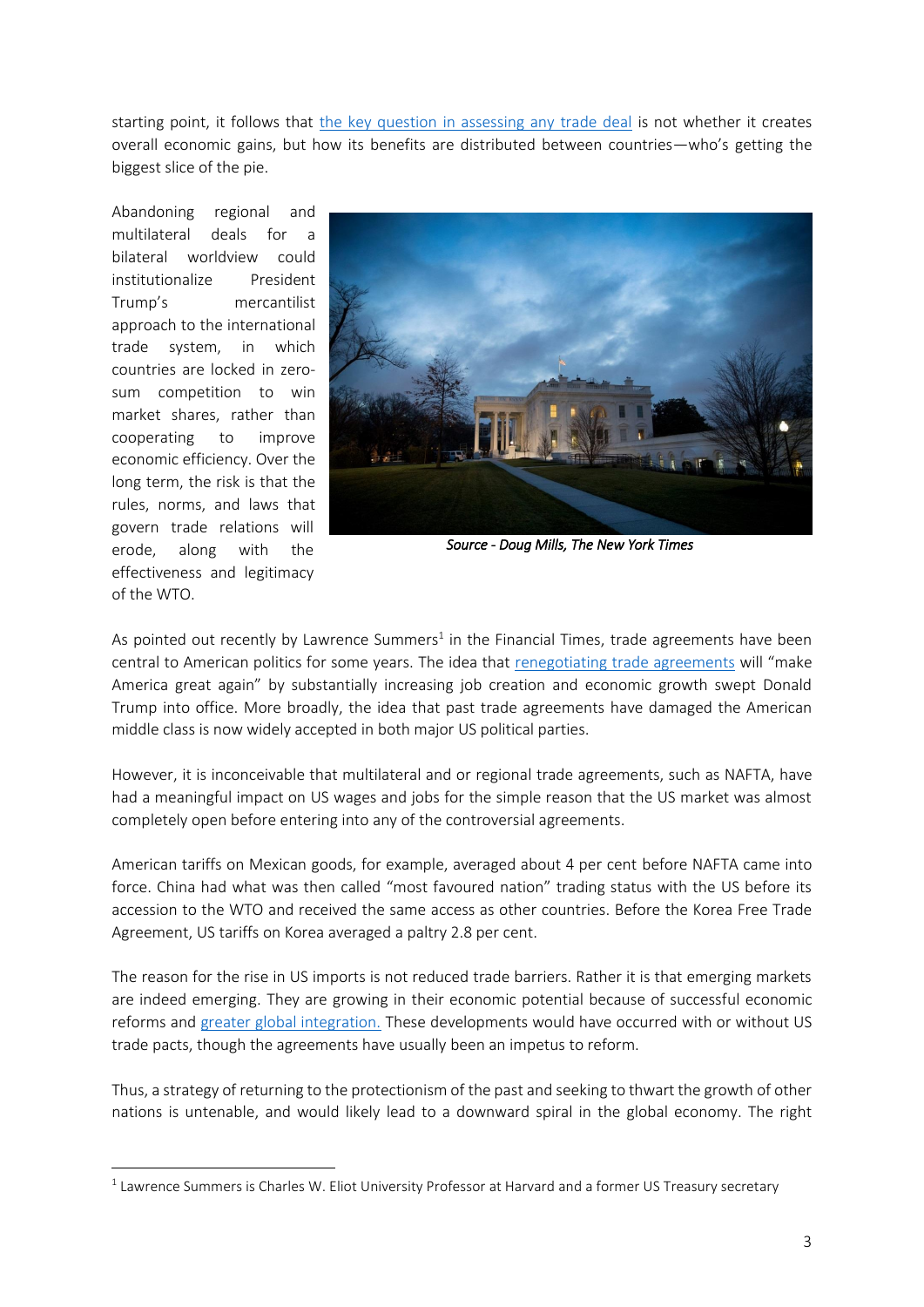approach, concludes Mr. Summers, is to maintain openness while finding ways to help workers at home that have been or will be displaced by technical progress, trade or other challenges.

During its first month in office, President Trump has taken adversarial positions with major US trade partners, with the possible exception of the United Kingdom and, perhaps, Japan. In [Mexico,](http://topics.nytimes.com/top/news/international/countriesandterritories/mexico/index.html?inline=nyt-geo) for example, government officials are scratching their heads about what President Trump hopes to achieve by threatening to walk away from the trade agreement that has cemented bilateral relations for the last quarter-century. "What is a better NAFTA?" asked Douglas Irwin, a trade historian at Dartmouth College, "he hasn't said."

Though Canada is not the focus of President Trump's criticism of NAFTA, it will be affected by whatever renegotiation of the agreement takes place, which is why Canadian Prime Minister Justin Trudeau has focused on his country's more than \$500 billion trade relationship with the US when he met President Trump for the first time in mid-February. While Canadian-US trade is roughly balanced, [Canada is the](https://www.ft.com/content/9aaa4d8c-f139-11e6-8758-6876151821a6?desktop=true&segmentId=dd5c99e9-30be-ddd0-c634-ff3a0c2b738f)  [biggest trade customer](https://www.ft.com/content/9aaa4d8c-f139-11e6-8758-6876151821a6?desktop=true&segmentId=dd5c99e9-30be-ddd0-c634-ff3a0c2b738f) to 35 US states, including most of the Midwest manufacturing belt that helped secure President Trump his election victory.

With regards to the European Union, the desire of some in President Trump's administration is somewhat unclear. [Mr.](https://www.ft.com/content/57f104d2-e742-11e6-893c-082c54a7f539)  [Peter Navarro,](https://www.ft.com/content/57f104d2-e742-11e6-893c-082c54a7f539) an economics professor appointed to head the newly created National Trade Council, said that Mr Trump



*Source - The New York Times, Total goods traded with the US in 2015* 

regards the TTIP, the still in the making trade pact with the EU, as in effect a multilateral deal since it involves a variety of different countries. Hope among European leaders that President Trump would take a softer tone than the one expressed during his campaign, leading to [a more temperate one as](https://www.nytimes.com/2017/02/02/world/europe/trump-european-union.html?hp&action=click&pgtype=Homepage&clickSource=story-heading&module=a-lede-package-region®ion=top-news&WT.nav=top-news&_r=0)  [commander in chief](https://www.nytimes.com/2017/02/02/world/europe/trump-european-union.html?hp&action=click&pgtype=Homepage&clickSource=story-heading&module=a-lede-package-region®ion=top-news&WT.nav=top-news&_r=0) are dissipating, replaced by a mounting sense of anxiety and puzzlement over how to proceed.

As far as China is concerned, leading US China experts have apparently endorsed Donald Trump's tough [approach to trade with Beijing,](https://www.ft.com/content/180cc9c4-ed54-11e6-930f-061b01e23655?desktop=true&segmentId=dd5c99e9-30be-ddd0-c634-ff3a0c2b738f) contending that an increasingly unbalanced economic relationship requires a change in Washington's policy. The call by a task force of academics and former US officials comes amid fears that the new President could set off a [destructive trade war](https://www.ft.com/content/464b526c-e6d6-11e6-967b-c88452263daf) between the world's two largest economies.

In their report, the experts argue that an increasingly protectionist and mercantilist China has left the US no other option but to get tough after the failure of diplomacy and more moderate trade actions. "The relationship in many realms is grievously out of balance and nowhere is this more evident than in trade and investment," [said Orville Schell,](https://www.ft.com/content/180cc9c4-ed54-11e6-930f-061b01e23655) a China expert at the Asia Society and one of the report's authors. The [figures](https://www.census.gov/foreign-trade/statistics/highlights/annual.html) released recently showed the US trade deficit in goods with China represented almost half the US's \$763bn overall US trade deficit in goods.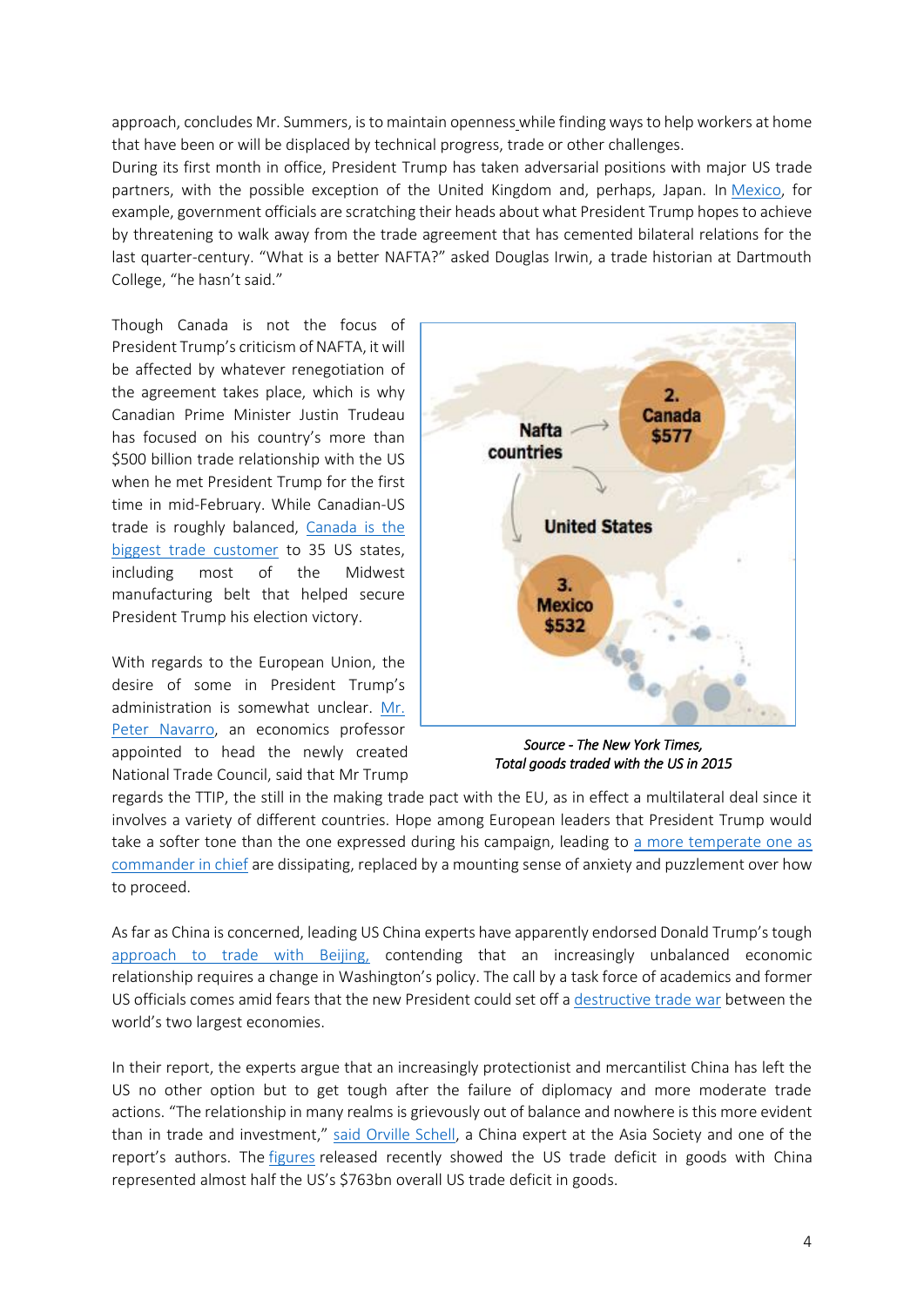Thus, expec[t tensions between China and the US to be high.](http://www.economist.com/blogs/economist-explains/2017/02/economist-explains-2?cid1=cust%2Fddnew%2Fn%2Fn%2Fn%2F2017026n%2Fowned%2Fn%2Fn%2Fnwl%2Fn%2Fn%2FE%2Femail) Xi Jinping, the Chinese president, reminded global elites assembled at Davos that "no one will emerge as a winner in a trade war". If America targets Chinese trade, China will hit back. So what might a trade war between the two economic powers play out?

As referred to b[y The Economist,](http://www.economist.com/blogs/economist-explains/2017/02/economist-explains-2?cid1=cust%2Fddnew%2Fn%2Fn%2Fn%2F2017026n%2Fowned%2Fn%2Fn%2Fnwl%2Fn%2Fn%2FE%2Femail) there are two ways in which talk might translate to action. President Trump might try simply to enforce the rules of global trade in the courtrooms of the World Trade Organisation (WTO). Since the United States has no bilateral trade deal with China, WTO rules define what is and is not allowed in their bilateral trade relations and recourse to the WTO is a normal way of dealing with trade irritants; the rules of the WTO are designed specifically to handle this kind of dispute, and if the system works as it should, any recriminations would be contained.

But the big fear is that President Trump decides to bypass WTO rules, or ditch them altogether after a decision does not go his way. A blanket tariff of 45% on Chinese imports, for example, would clearly violate WTO rules, and the Chinese would not wait for an official ruling to retaliate. There would be some winners from a trade war, and the biggest casualty may not even be the American consumer.

After the Second World War, rich countries coordinated to avoid a race towards higher tariffs, creating the General Agreement on Tariffs and Trade (GATT), which in 1995 grew into the WTO. In coming together, they recognised the destruction of the 1930s, when countries erected trade barriers to protect their domestic economies but ended up harming themselves as a result. A trade war would mean abandoning an institution that recognises that countries are stronger when they work together.

"The idea of trade wars these days, what politicians have in mind is really a 19th-century or early 20thcentury conception of trade," said Gianmarco I.P. Ottaviano, a trade economist at the London School of Economics. President Trump owes his office in no small measure to factory workers who have come to [view global trade as a mortal threat](https://www.nytimes.com/2016/09/29/business/economy/more-wealth-more-jobs-but-not-for-everyone-what-fuels-the-backlash-on-trade.html) to their livelihoods. But their sentiments are grounded not in ideology, but in a desire for jobs at decent wages. If President Trump impedes imports, he could put some of these voters out of work.

For his part, the WTO Director General Roberto Azevedo said he is confident the WTO could cope with any new US trade policy. Azevedo said he did not know what trade policy President Donald Trump would adopt but had heard his concerns about "unfair trade" and his comments regarding a possible withdrawal [from the NAFTA and maybe the WTO itself.](http://www.reuters.com/article/us-trade-us-wto-idUSKBN1611EJ) The WTO, a forum for resolving trade disputes and negotiating new trading rules, offers the tools to address many of concerns that had been raised, Azevedo said, and he is confident other [WTO members wanted to find a path forward.](https://www.bloomberg.com/news/articles/2017-02-22/trump-s-trade-concerns-wto-head-says-organization-can-handle-it)

# BREXIT: THE FINAL COUNTDOWN

The Brexit controversies – "Brexit means Brexit", "hard" and "soft" Brexit, Brexit "first" and then agreements with other countries – have dominated the British political scene ever since the Brexiteers won the referendum in June last year. They have entered into a new, decisive stage with the UK parliament debating and defining its role on this key, historic initiative.

On February 8, the House of Commons [overwhelmingly agreed](http://www.bbc.com/news/uk-politics-38902484) – by 494 votes to 122 - to let the government begin the UK's departure from the EU. The draft legislation then moved to the House of Lords where it should face no major impediments. Prime Minister Theresa May is expected to trigger formal Brexit talks by the end of March.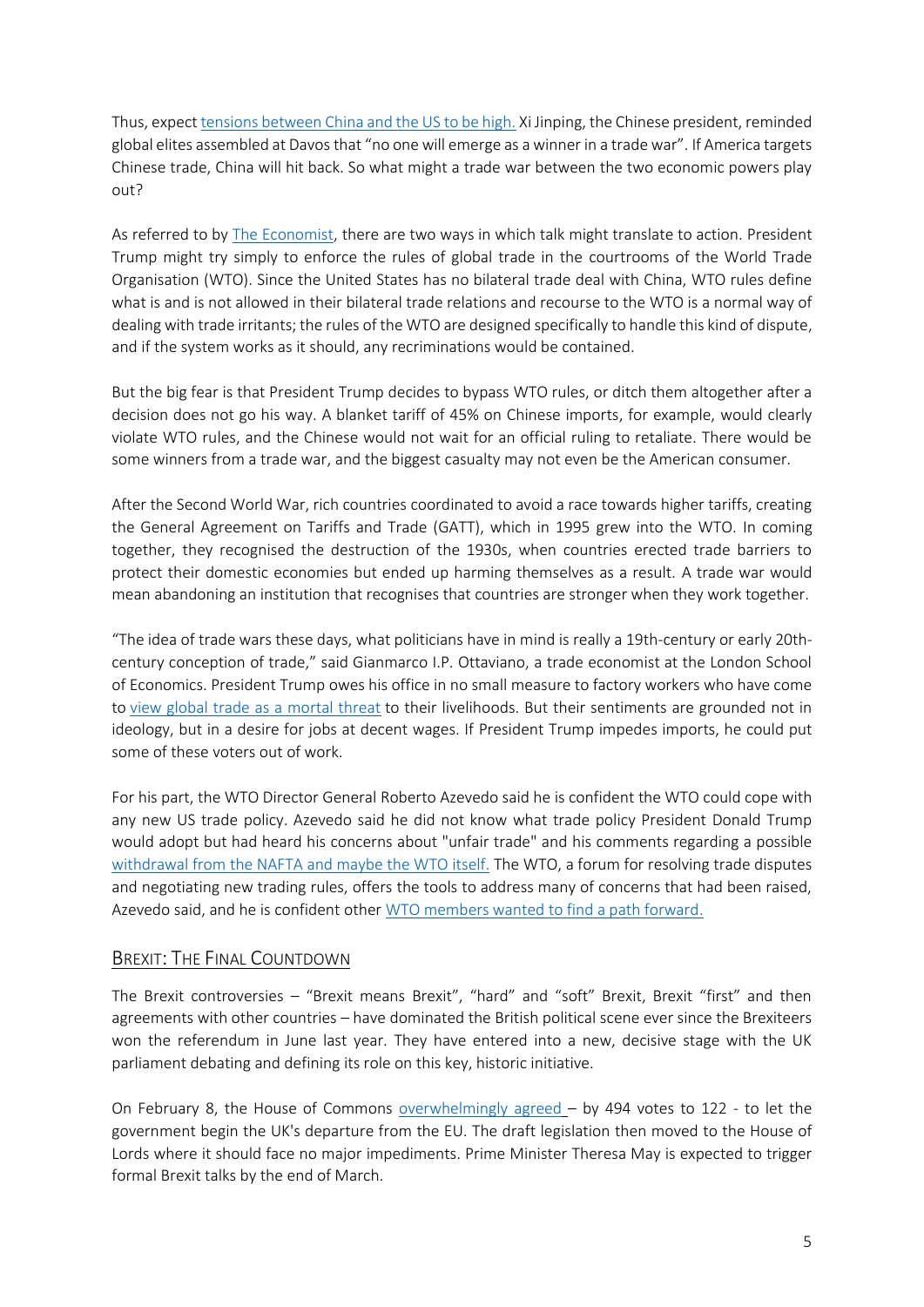Despite facing in the House of Commons, a series of amendments could have watered down the bill or forced the government into greater parliamentary accountability, none was passed and the bill went through un-amended. These amendments include giving EU nationals [the automatic right to remain](https://www.ft.com/content/94c17af0-ec7d-11e6-930f-061b01e23655) in the UK so as to guarantee their rights before Article 50 of the Treaty of Functioning of the European Union is triggered. The amendments also called for a second EU referendum before Britain leaves the EU.

Thus, the last few weeks were devoted [almost entirely to clarifying the paths and procedures](https://www.ft.com/content/bbd70038-f8f8-11e6-bd4e-68d53499ed71?desktop=true&segmentId=7c8f09b9-9b61-4fbb-9430-9208a9e233c8) that the UK government needed to follow to start the EU exit negotiations (i.e., to materialize Brexit). The rather complex Brexit legislative approval is better understood by looking at the graph below.

Getting the support of the UK parliament to kick-start the Brexit process is just the beginning of a debate that will continue for the next few years. [As underlined by Martin](https://www.ft.com/content/6e3aeb4a-ec65-11e6-930f-061b01e23655)  [Wolf in a recent article,](https://www.ft.com/content/6e3aeb4a-ec65-11e6-930f-061b01e23655) the UK wants, rightly so, an amicable divorce "to continue to trade with the EU as freely as possible, to cooperate to keep our countries safe, to promote the values the UK and EU share respect for human rights and dignity, democracy and the rule of law both within Europe and across the wider world, to support a strong European voice on the world stage, and to continue to encourage travel between the UK and EU."

Yet, driven by its desire to control immigration and free itself from the European Court of Justice, both presumed to reflect the "will of the people", the UK government plans to leave the single market and the customs union. So is it likely to be able to reach a deal? To do so, the UK has to cope with five daunting challenges: lack of time, divergent interest, divergent negotiating priorities, money (the "exit" bill), and complexity. In all, the chances that a deal will not be reached in time could be high.



*Source - Parliament.co.uk and BBC Analysis Brexit Bill: How it Moves through the Parliament*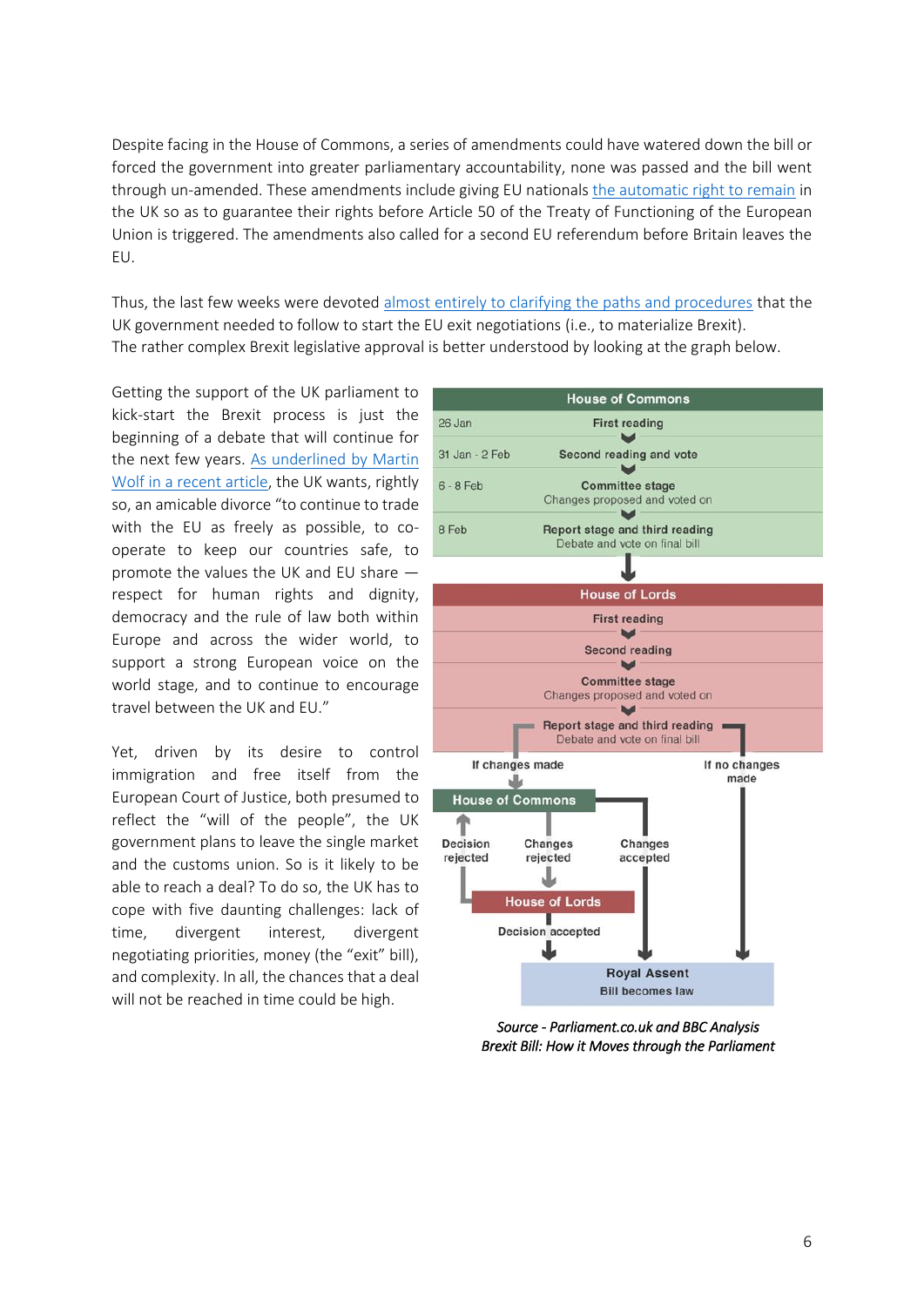Martin Wolf concludes, with a mix of pessimism and nostalgia, "the UK has committed itself to becoming "global Britain". Getting there successfully will be a big challenge. In her preface to the white paper, Theresa May claims that Britain is coming together. The prime minister is right that the majority of "remainers" hope her form of Brexit will work: this is our country, too. Yet most of us



*Source - The Financial Times* 

still believe that the path on which the UK is launched is deeply against its interests. We must hope we are wrong.

Also, as stressed b[y The Economist,](http://www.economist.com/news/britain/21716629-bitter-argument-over-money-looms-multi-billion-euro-exit-charge-could-sink-brexit?cid1=cust%2Fddnew%2Fn%2Fn%2Fn%2F2017029n%2Fowned%2Fn%2Fn%2Fnwl%2Fn%2Fn%2FE%2Femail) a different sort of Brexit bill is approaching, which will be harder to manage, and has so far been very little discussed in Britain. This bill for departure, being drafted by EU officials in Brussels, would put Britain's contributions in amounts close to its membership fees for several years after it leaves, contrary to what the promoters of the "leave" campaign had indicated. [A](http://www.cer.org.uk/publications/archive/policy-brief/2017/%E2%82%AC60-billion-brexit-bill-how-disentangle-britain-eu-budget)  report from [the Centre for European Reform](http://www.cer.org.uk/publications/archive/policy-brief/2017/%E2%82%AC60-billion-brexit-bill-how-disentangle-britain-eu-budget) estimates the cost at anywhere between 24.5 billion Euro (\$26.1 billion) and 72.8 billion Euros. For his part, the EU Commission negotiator, Michel Barnier, is said to consider that the bill stands between 40 and 60 billon Euros. [It is too early though to draw](http://www.economist.com/news/britain/21716629-bitter-argument-over-money-looms-multi-billion-euro-exit-charge-could-sink-brexit?cid1=cust%2Fddnew%2Fn%2Fn%2Fn%2F2017029n%2Fowned%2Fn%2Fn%2Fnwl%2Fn%2Fn%2FE%2Femail)  [conclusions](http://www.economist.com/news/britain/21716629-bitter-argument-over-money-looms-multi-billion-euro-exit-charge-could-sink-brexit?cid1=cust%2Fddnew%2Fn%2Fn%2Fn%2F2017029n%2Fowned%2Fn%2Fn%2Fnwl%2Fn%2Fn%2FE%2Femail) on this issue, which so far has been very little discussed in Britain, but lack of discussion will not make it disappear.

### *Searching for new trade partners:*

While leaving the European Union after 44 years of membership[, the UK is planning to redesign its trade](https://www.ft.com/content/37aa67a0-e94e-11e6-893c-082c54a7f539)  [relationship](https://www.ft.com/content/37aa67a0-e94e-11e6-893c-082c54a7f539) with the rest of the world. It is not going to be easy. Not only is the UK breaking up from its biggest trading partner, but it is doing so when its next largest trade partner (United States) is probably moving towards protectionism. Also, the UK is part of a global — but most of all European value chain and has a relatively weak trade position in other markets.

Indeed, UK's trade ties with the EU are substantial. The EU is by far the UK's largest market. The value of UK goods exported to the EU is about the same as its exports to the rest of the world. Imports from the EU total more than that from all other countries combined. Also, as part of a global — but mostly European — supply chain, about 60 per cent of [UK exports](http://wits.worldbank.org/CountryProfile/en/Country/WLD/Year/2014/TradeFlow/Export/Partner/all/Product/UNCTAD-SoP2) are intermediate and capital goods, or raw materials, not final consumer goods.

But exports of goods are only one part of the UK trade story, and not the most profitable. The UK exports almost as much in services as in goods. In 2015 they amounted to £230 billion and £266 billion respectively, but it imports nearly three times the value of goods than that of services. This leaves the country with a large and widening goods trade deficit and a similarly large and widening surplus in services trade.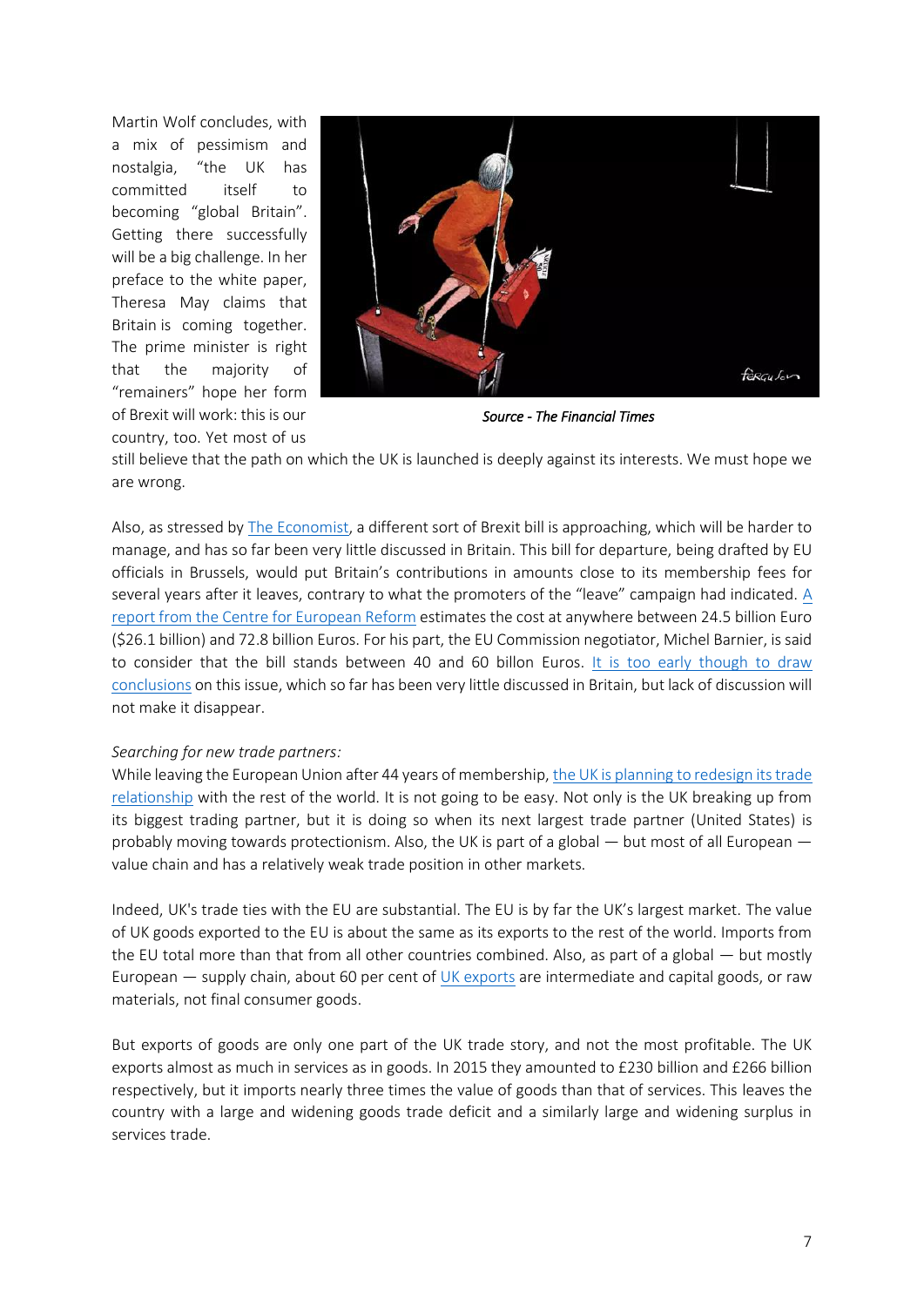As argued by Jim Rollo, a former trade adviser to the British government, Britain still has some cards left to play. One reason that trade deals with the EU take so long to negotiate (18 years and counting in the case of the EU-Mercosur deal) is tha[t European agriculture is](http://www.economist.com/news/britain/21716083-world-opportunity-will-open-upbut-seizing-those-chances-may-be-harder-it-looks-where)  [strongly protected.](http://www.economist.com/news/britain/21716083-world-opportunity-will-open-upbut-seizing-those-chances-may-be-harder-it-looks-where) Once outside the EU, Britain could abolish the EU external tariff on many food imports and gain concessions in return. The freedom to sign trade deals with any country offers a world of potential. But even



*Source - ANU* 

replacing the deals that Britain will lose on dropping out of the EU will take many years, and new opportunities may be harder to realise than they look.

To start with, the UK and the EU27 governments now face two negotiations. First come the divorce proceedings, which will start when Britain invokes Article 50 of the TFEU (by the end of March 2017) and are required to not exceed two years. Second, they will have to negotiate under Article 218 of the TFEU on all aspects of the future relationship between the UK and the EU as a whole. These negotiations will be hugely complex because, one way or another, the UK will continue to be deeply integrated with its former EU partners.

From the EU27 side, the task is doubly complicated. Each government must decide what it wants and what it could be ready to concede. Then all 27 governments and the European Parliament must negotiate among themselves what their collective position will be for the negotiations with the UK. These various dilemmas are discussed at length i[n a new eBook](http://voxeu.org/content/what-do-uk-eu-perspectives-brexit) aimed at contributing to the significant challenges that lie ahead.

### *Moving to a multi-speed Europe:*

It is mildly ironic that Paolo Gentiloni, Italy's prime minister, chose London, the capital of Brexit, to give [a speech about the EU's future.](http://www.irishtimes.com/opinion/rekindling-spirit-of-eu-founding-text-will-not-be-easy-1.2986789) "We have to move forward in a much bolder way with the member states that are willing to do so," he told a conference at the London School of Economics. This approach would allow all countries to find a place and a suitable degree of integration within the EU. We need a flexible, reformed and united EU in which different degrees of policy integration can coexist successfully.

The desire for a renewed push on European integration is sincere. At least four factors are behind it. First, Brexit removes from the scene a country long seen as an obstacle to closer integration. Second, the Trump administration's unnerving steps in economic and foreign policy are driving EU policymakers to the conclusion that Europe must stand more firmly on its own feet. Third, Russian pressure makes advisable a stronger, more united Europe. Finally, as Mr Gentiloni suggests, a more effective EU would in principle be a powerful response to what he calls "the apparently irresistible rise of reactionary populism" in European democracies. Thus, the objective is clear. The tricky part, as always with the EU, is how to attain it.